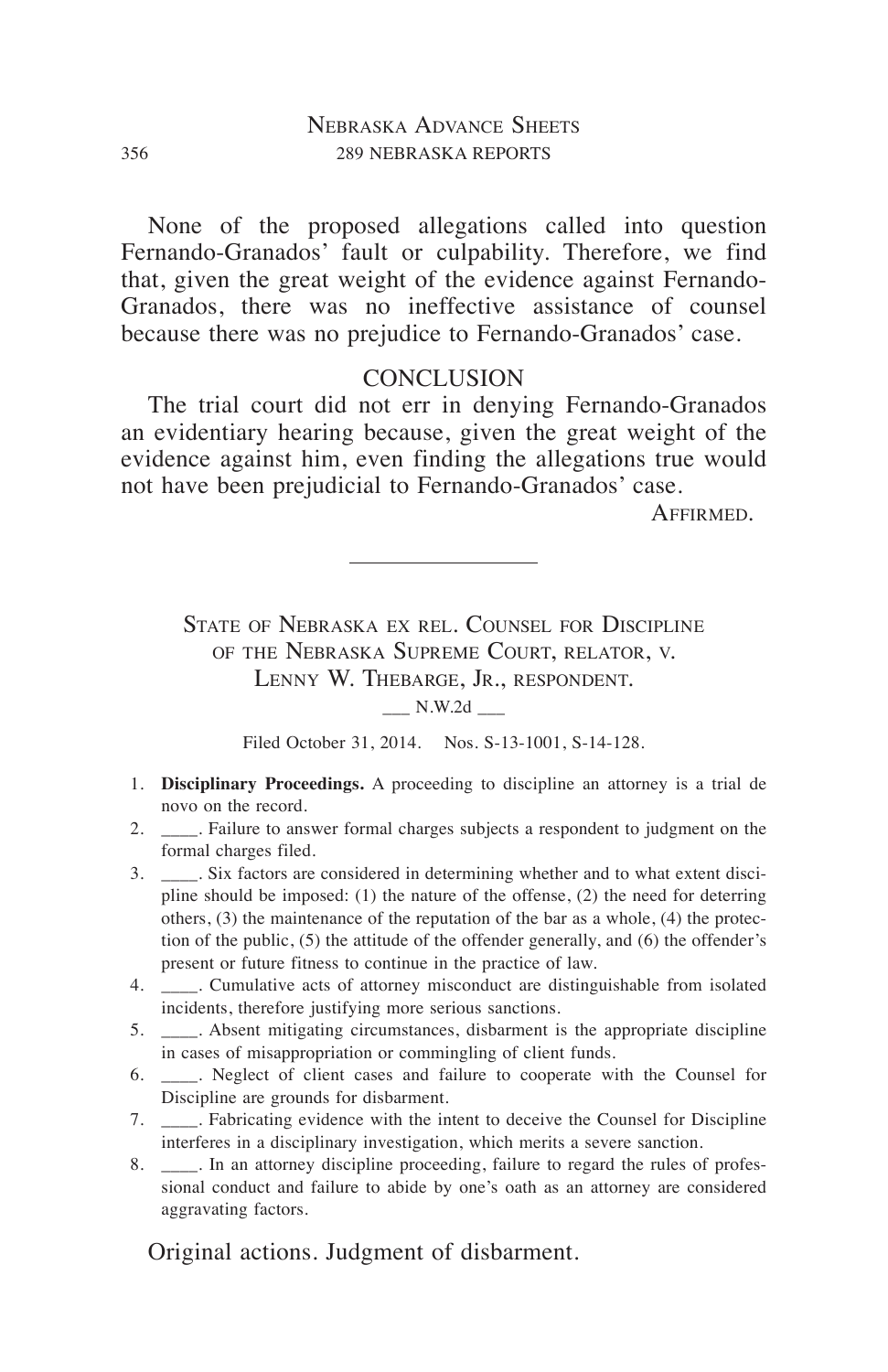Kent L. Frobish and John W. Steele, Assistant Counsels for Discipline, for relator.

No appearance for respondent.

Heavican, C.J., Wright, Connolly, Stephan, McCormack, Miller-Lerman, and Cassel, JJ.

PER CURIAM.

# NATURE OF CASE

Lenny W. Thebarge, Jr. (Respondent), a member of the Nebraska State Bar Association, has been formally charged with violations of the Nebraska Rules of Professional Conduct and his oath of office as an attorney. Formal charges involved misappropriation of client funds, failure to communicate with clients, and obstruction of justice. We granted judgment on the pleadings, and we now determine the appropriate discipline for Respondent.

### **BACKGROUND**

In 2011, Respondent was admitted to practice law in the State of Nebraska. At all times relevant to these proceedings Respondent was engaged in the private practice of law in Omaha, Nebraska.

Charges against Respondent are set forth below in detail. Respondent has not answered any of the formal charges against him, and therefore, judgment on the pleadings was entered.

### COUNT I

In April 2012, Respondent was engaged in legal services with his client Jonathan Nelson. On August 28, 2012, Respondent received a check for \$10,939.50 on behalf of Nelson. Respondent placed the check in his client trust fund account. Nelson says he never gave Respondent permission to apply this check to his outstanding bill, although Respondent claims he was authorized by Nelson to do so. However, on August 29, Respondent withdrew \$1,700 from his client trust fund, leaving an account balance of only \$9,989.50 and leaving Respondent out of trust by \$950 in regard to Nelson's funds.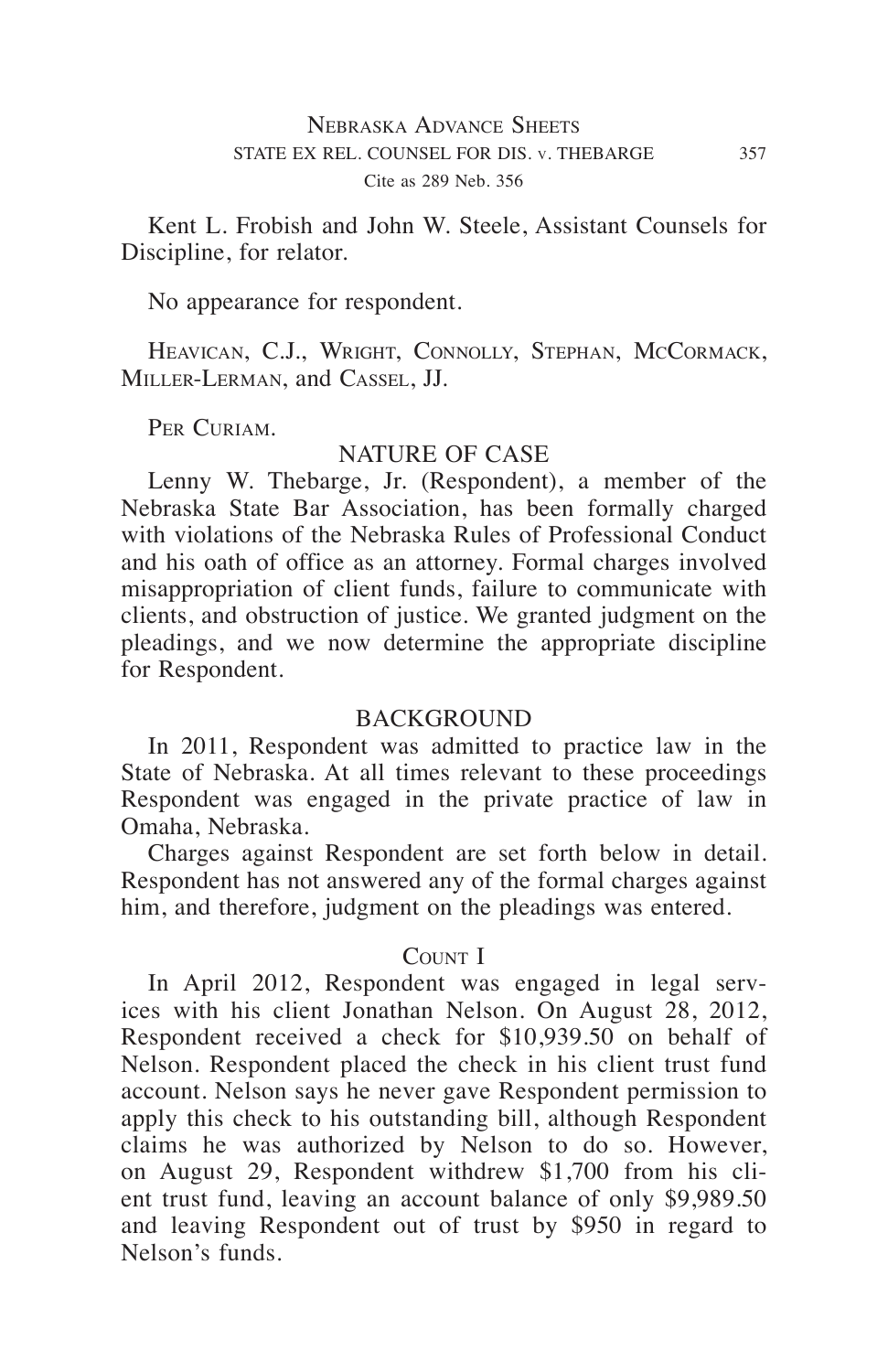In November 2012, Nelson filed a grievance with the Counsel for Discipline, claiming that Nelson had never been provided an accounting on the check received by Respondent. During the investigation, Respondent claimed he had a written fee agreement with Nelson, but failed to provide copies of the written fee agreement to the Counsel for Discipline.

Therefore, Respondent was charged with violating and was determined to have violated Neb. Ct. R. of Prof. Cond. §§ 3-501.15 (safekeeping property), 3-501.16 (declining or terminating representation), 3-508.1 (bar admission and disciplinary matters), and 3-508.4 (misconduct).

# COUNT II

In October 2012, Respondent engaged in legal services for Kimberly Cabriales. Cabriales paid Respondent an advance fee of \$300. Respondent deposited Cabriales' check into his trust account. Prior to this deposit, Respondent's client trust account had a zero balance. Immediately upon depositing Cabriales' check, Respondent transferred \$200 from the trust account to his own personal account, leaving a balance in the trust account of only \$100. The next day, Respondent transferred the remaining \$100 to another account owned by Respondent.

Cabriales filed a grievance with the Counsel for Discipline. In response to the grievance, Respondent submitted copies of four letters he claims he mailed to Cabriales in October, November, and December 2012. However, these letters were dated 2013. Cabriales denies ever having received any letters from Respondent, while Respondent claims that none of the letters were returned to him by the post office. Respondent refused the Counsel for Discipline's request to have his computer examined by an expert to establish when the letters in question were actually created on Respondent's computer. Therefore, it is assumed that the four letters were fabricated for purposes of the grievance filed by Cabriales.

Therefore, Respondent was charged with violating and was determined to have violated Neb. Ct. R. of Prof. Cond. §§ 3-501.3 (diligence) and 3-501.4 (communications) and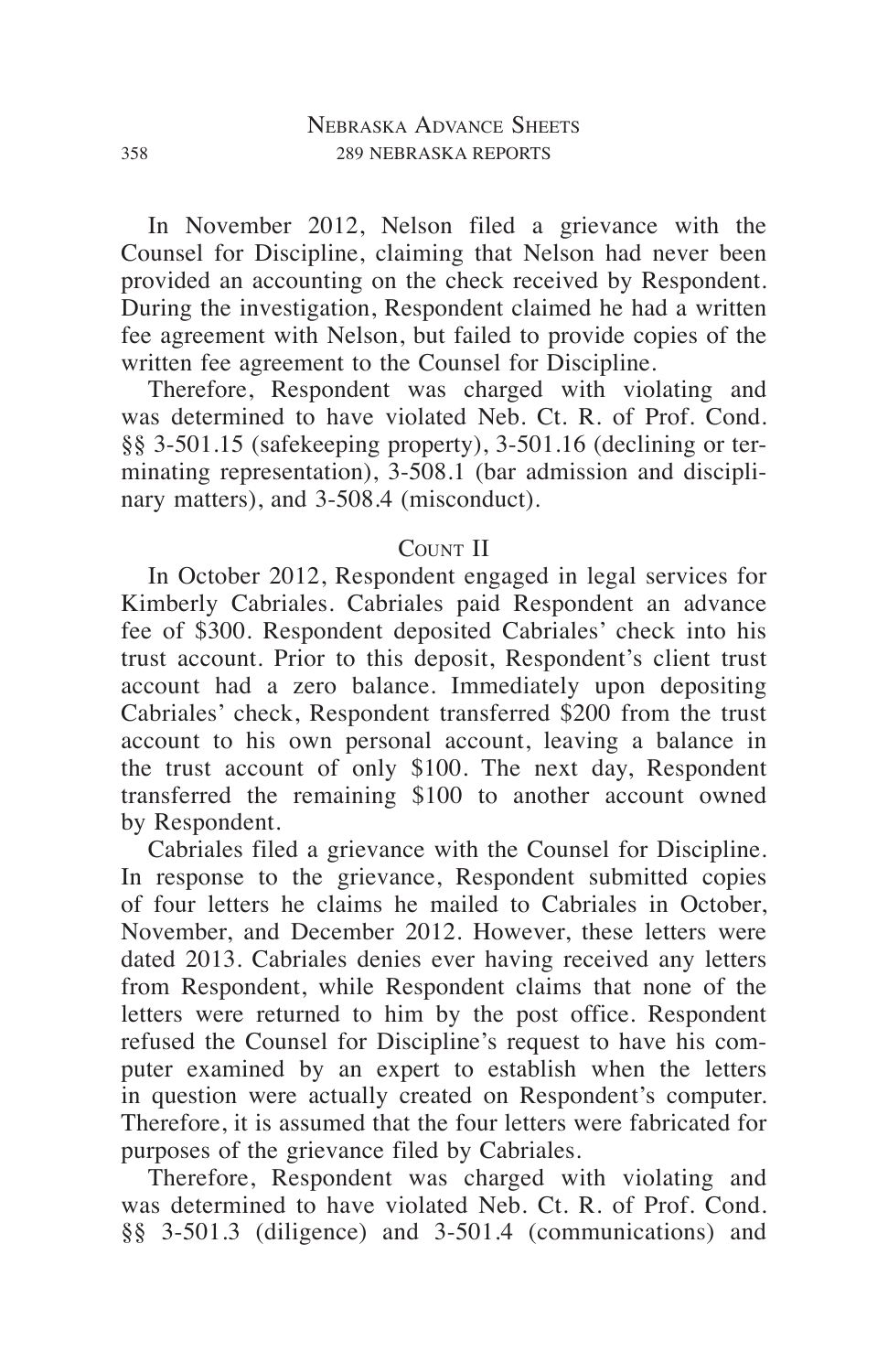conduct rules §§ 3-501.15 (safekeeping property), 3-508.1 (bar admission and disciplinary matters), and 3-508.4 (misconduct).

### COUNT III

In June 2013, Respondent engaged in legal services for Michael Miller. Miller paid Respondent a \$1,000 advance fee for the handling of his divorce. No portion of this advance fee was placed into Respondent's client trust fund account. Miller filed a grievance alleging that Respondent failed to communicate with him and failed to provide Miller with an accounting regarding his advance fee.

Therefore, Respondent was charged with violating and was determined to have violated conduct rules §§ 3-501.3 (diligence), 3-501.4 (communications), § 3-501.15 (safekeeping property), and 3-508.4 (misconduct).

# COUNT IV

When Counsel for Discipline informed Respondent that it was performing an audit of his client trust account, he failed to produce any requested information.

Therefore, Respondent was charged with violating and was determined to have violated conduct rules §§ 3-501.15 (safekeeping property), 3-508.1 (bar admission and disciplinary matters), and 3-508.4 (misconduct).

#### COUNT V

In July 2012, Respondent entered into legal services on behalf of Brian Rodwell to represent him regarding his child support. On July 25, Rodwell paid Respondent a \$1,500 advance fee, against which Respondent agreed to bill Rodwell at an hourly rate. On July 26, Respondent had zero funds in his client trust account. On July 27, Respondent deposited Rodwell's advance fee payment into his trust account and immediately withdrew \$1,000 of the funds. On July 30, Respondent withdrew Rodwell's remaining \$500 from his trust account, leaving a zero balance.

Respondent filed a complaint to modify decree on behalf of Rodwell on May 23, 2013, but then failed to take further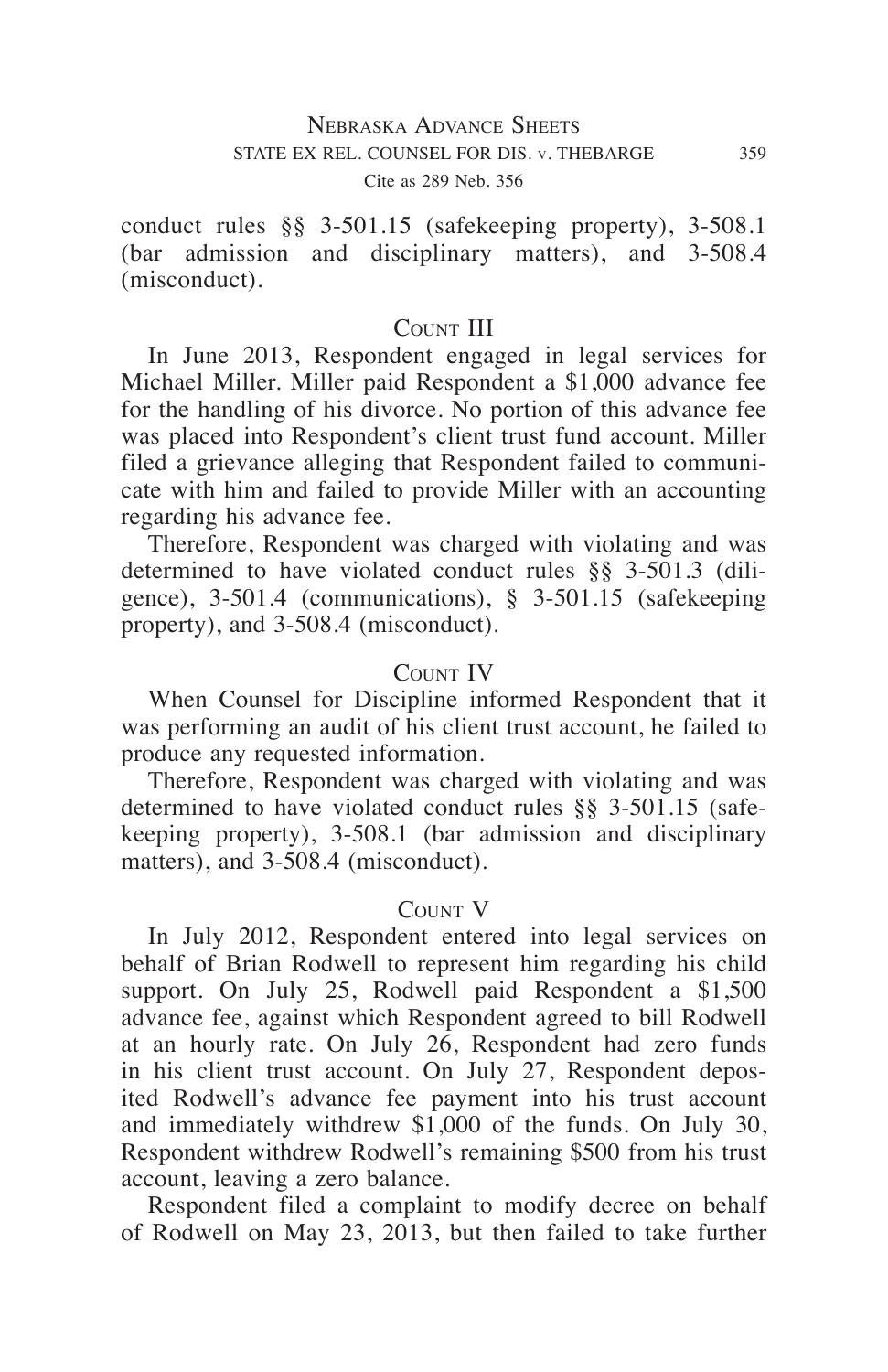action on behalf of Rodwell's case and failed to keep him informed of his case's status. On November 15, the district court issued a progression order stating that Rodwell's complaint to modify would be dismissed unless he failed to schedule a mediation. Respondent did not inform his client of this order, and no response to the district court was filed.

Therefore, Respondent was charged with violating and was determined to have violated conduct rules §§ 3-501.3 (diligence), 3-501.4 (communications), 3-501.15 (safekeeping property), and 3-508.4 (misconduct).

# PROCEEDINGS AGAINST RESPONDENT

On December 18, 2013, Respondent's license to practice law was suspended by the Nebraska Supreme Court. Respondent failed to notify either the district court or Rodwell of his suspension.

Formal charges were entered against Respondent on February 13, 2014. The process server has stated that after diligent search and inquiry, Respondent could not be found in Douglas County, Nebraska. The process server also stated that he verified the address with Respondent's apartment manager and that Respondent was avoiding service.

On May 7, 2014, we granted judgment on the pleadings and the facts were deemed established. On June 30, counsel appointed for Respondent in this matter resigned due to a failure by Respondent to communicate with counsel in any respect since the filing of formal charges. Respondent then failed to submit a brief, and thus waived his oral argument.

# STANDARD OF REVIEW

[1,2] A proceeding to discipline an attorney is a trial de novo on the record.<sup>1</sup> Failure to answer formal charges subjects a respondent to judgment on the formal charges filed.<sup>2</sup>

<sup>1</sup> *State ex rel. Counsel for Dis. v. Chapin*, 270 Neb. 56, 699 N.W.2d 359 (2005).

<sup>2</sup> *State ex rel. Counsel for Dis. v. Bouda*, 282 Neb. 902, 806 N.W.2d 879 (2011).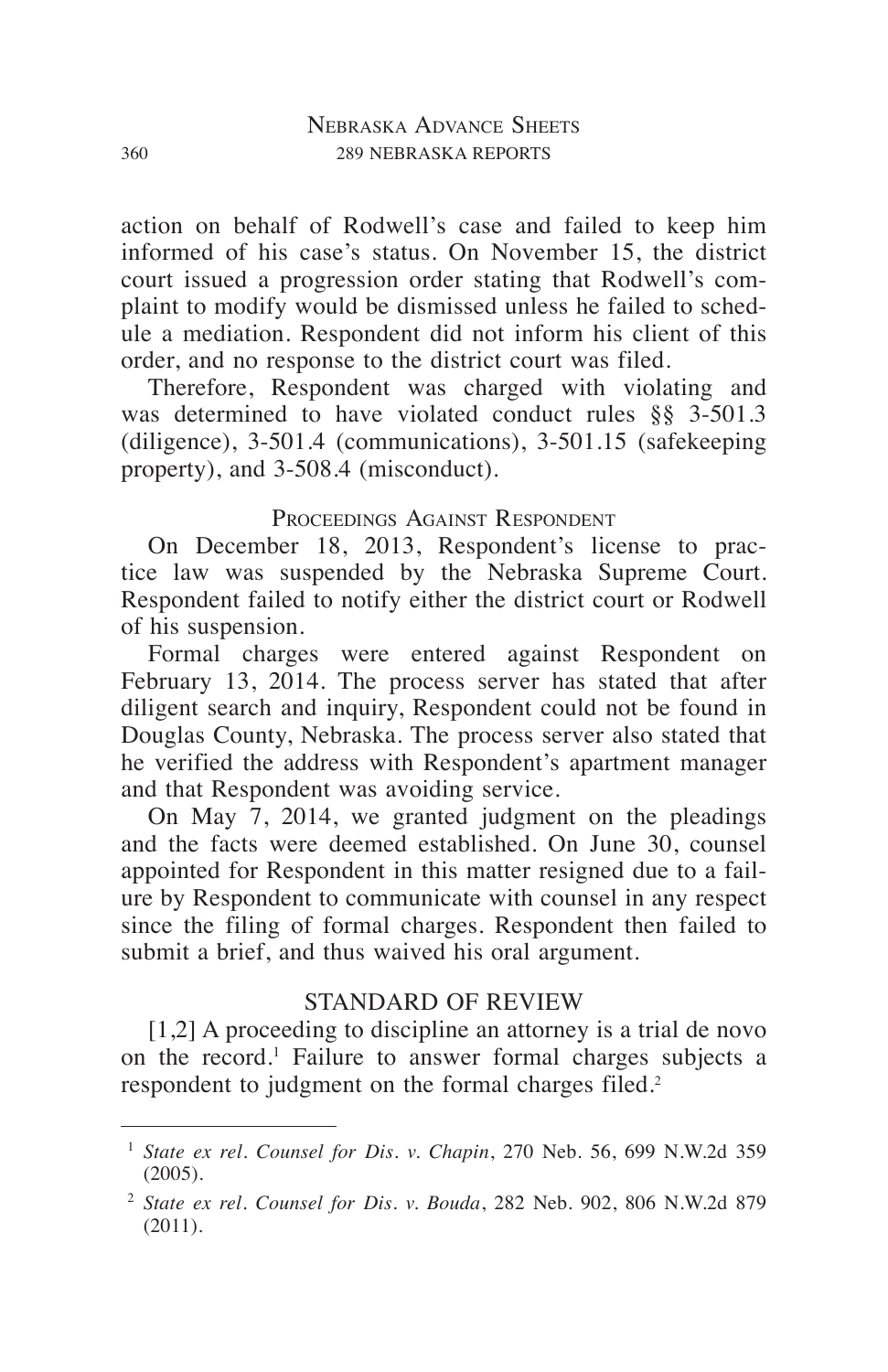#### ANALYSIS

An attorney is bound to the Nebraska Rules of Professional Conduct, under which an attorney must perform diligently and promptly in representing a client, communicate fully with a client, and properly administrate a client's funds in a separate trust account until the attorney has earned the fees he withdraws.3 Further, a lawyer cannot withdraw from or terminate representation unless the lawyer takes steps to protect a client's interests, gives notice to the client, and surrenders papers and property to which the client is entitled.<sup>4</sup> Lawyers must respond to demands for information in disciplinary investigations and are prohibited from engaging in conduct involving dishonesty, fraud, deceit, or misrepresentation.<sup>5</sup> Finally, a lawyer cannot engage in conduct that is prejudicial to the administration of justice, including failing to give the Counsel for Discipline access to the records of a trust account for auditing purposes.<sup>6</sup>

[3,4] The goal of attorney disciplinary proceedings is not as much punishment as determination of whether it is in the public interest to allow an attorney to keep practicing law.<sup>7</sup> We consider six factors in determining whether and to what extent discipline should be imposed: (1) the nature of the offense, (2) the need for deterring others, (3) the maintenance of the reputation of the bar as a whole, (4) the protection of the public, (5) the attitude of the offender generally, and (6) the offender's present or future fitness to continue in the practice of law.8 Further, in determining the appropriate sanction, we consider the discipline imposed in similar

<sup>3</sup> See, § 3-501.3; § 3-501.4; § 3-501.15.

 $4 \& 3-501.16(c)$  and (d).

 $5$  See, § 3-508.1(a) and (b); § 3-508.4(a) and (c).

 $6$  See, § 3-508.4(d); Neb. Ct. R. § 3-906.

<sup>7</sup> See *State ex rel. Counsel for Dis. v. Orr*, 277 Neb. 102, 759 N.W.2d 702 (2009).

<sup>8</sup> *State ex rel. Counsel for Dis. v. Ellis*, 283 Neb. 329, 808 N.W.2d 634 (2012).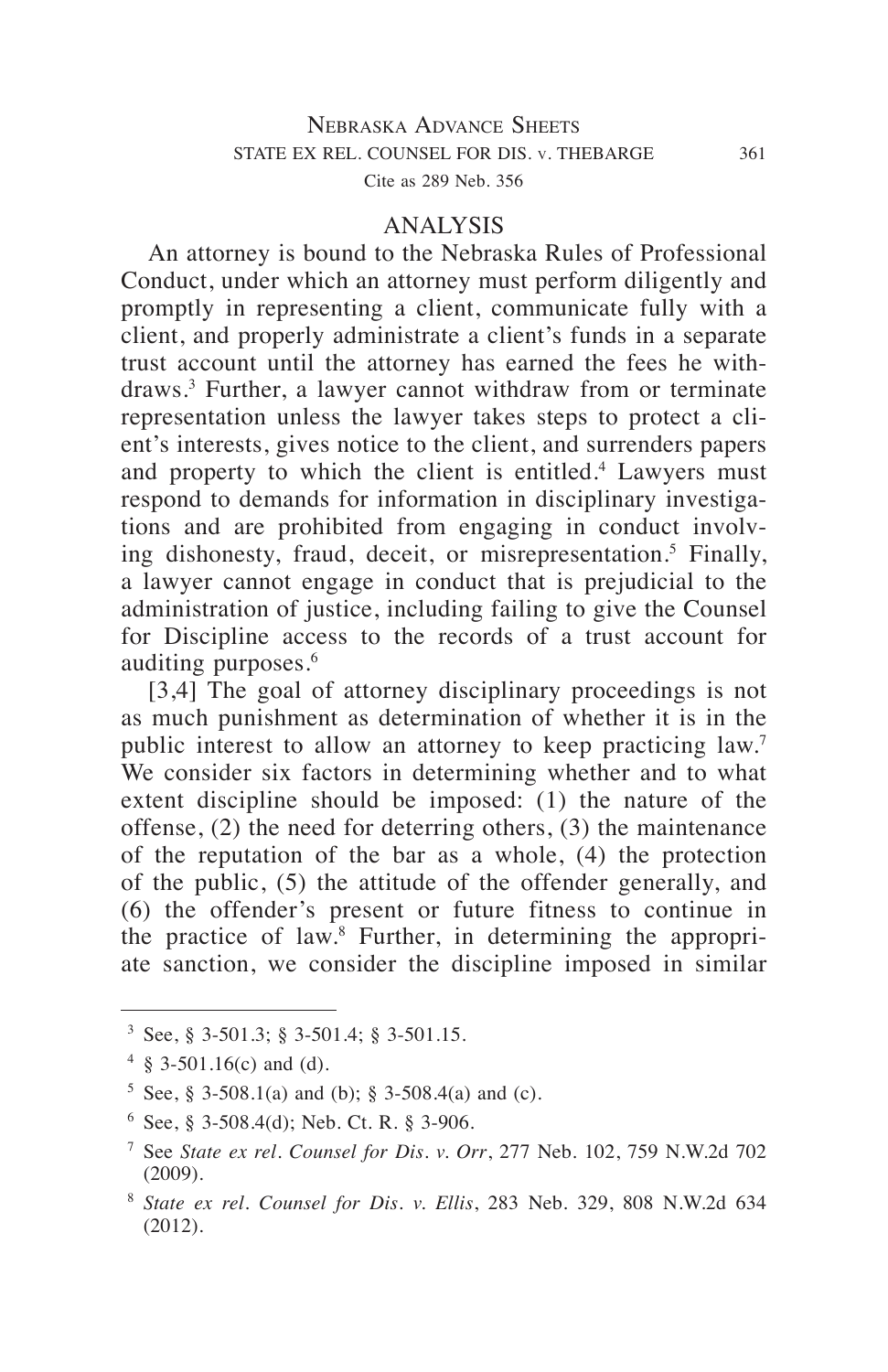circumstances.9 Cumulative acts of attorney misconduct are distinguishable from isolated incidents, therefore justifying more serious sanctions.10 We have noted that "'a pattern of neglect reveals a particular need for a strong sanction to deter others from similar misconduct, to maintain the reputation of the bar as a whole, and to protect the public. $\cdot$ "<sup>11</sup>

[5] We have held that absent mitigating circumstances, disbarment is the appropriate discipline in cases of misappropriation or commingling of client funds.12 In cases involving misappropriation and commingling of client funds, mitigating factors overcome the presumption of disbarment only if they are extraordinary.13

[6,7] Similarly, neglect of client cases and failure to cooperate with the Counsel for Discipline are grounds for disbarment.<sup>14</sup> We have stated that an attorney's failure to make timely responses to inquiries of the Counsel for Discipline violates ethical canons and disciplinary rules which prohibit conduct prejudicial to the administration of justice<sup>15</sup> and that an attorney's failure to respond to inquiries and requests for information from the office of the Counsel for Discipline is considered to be a grave matter and a threat to the credibility of attorney disciplinary proceedings.16 Even worse, fabricating evidence with the intent to deceive the Counsel for Discipline interferes in a disciplinary investigation, which we have held merits a severe sanction.<sup>17</sup>

- <sup>16</sup> *State ex rel. Counsel for Dis. v. Crawford, supra* note 12.
- <sup>17</sup> See *State ex rel. Counsel for Dis. v. Ellis*, *supra* note 8.

<sup>9</sup> *Id.*

<sup>10</sup> *Id.*

<sup>11</sup> *Id*. at 338, 808 N.W.2d at 642.

<sup>12</sup> *State ex rel. Counsel for Dis. v. Crawford*, 285 Neb. 321, 827 N.W.2d 214 (2013).

<sup>13</sup> *State ex rel. Counsel for Dis. v. Wintroub*, 267 Neb. 872, 678 N.W.2d 103 (2004).

<sup>14</sup> See *State ex rel. Counsel for Dis. v. Coe*, 271 Neb. 319, 710 N.W.2d 863 (2006).

<sup>15</sup> See *State ex rel. NSBA v. Simmons*, 259 Neb. 120, 608 N.W.2d 174 (2000).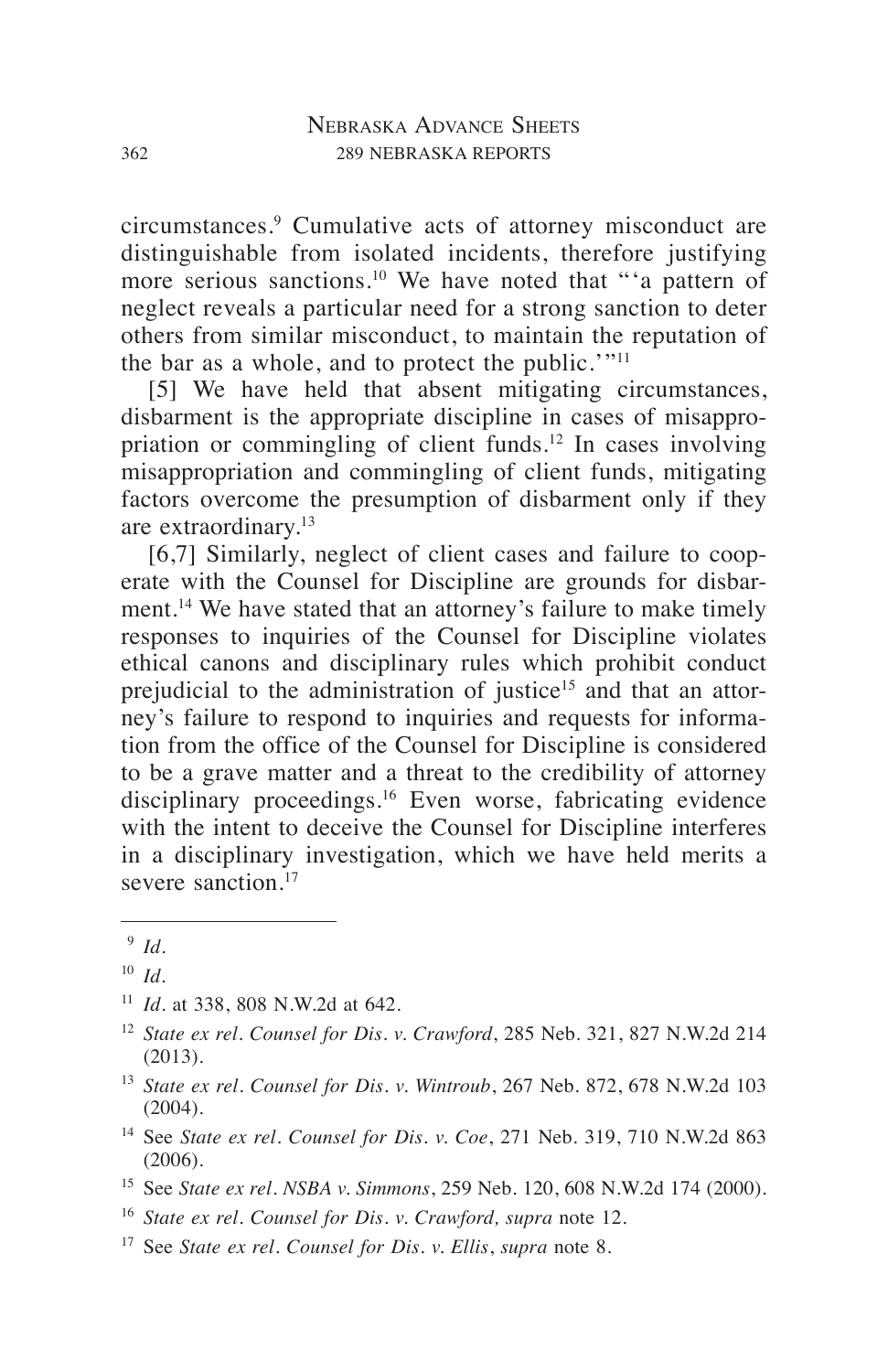# Nebraska Advance Sheets STATE EX REL. COUNSEL FOR DIS. v. THEBARGE 363 Cite as 289 Neb. 356

In *State ex rel. Counsel for Dis. v. Ellis*, 18 the respondent was facing sanctions for a failure to communicate with his clients. The respondent in *Ellis* claimed he had told the clients about an impending dismissal of their case. After an investigation of the respondent's computer, it was found that the respondent had fabricated the letter he alleged to have sent to his clients.19 There, the respondent was disbarred from the practice of law in Nebraska. The court considered particularly that the respondent had been dishonest and had engaged in fraud, deceit, and misrepresentation.

As reiterated in the formal charges, Respondent did not communicate with his clients regarding their cases and did not properly appropriate his clients' trust fund accounts. He did not properly withdraw from representation of any of his clients and still maintains their files to this day. Correspondingly, Respondent prejudiced several of his clients' cases; in particular, he allowed Rodwell's case to be dismissed completely for failure to update the court. The Respondent has not cooperated with the Counsel for Discipline in its efforts to investigate his case, and in fact, Respondent is evading service from the Counsel for Discipline and this court. Respondent failed to provide records necessary to audit his client trust account. In the one instance when Respondent did reply to the Counsel for Discipline, he fabricated evidence of alleged communication with his clients. Thus, Respondent has engaged in dishonesty, fraud, deceit, and misrepresentation.

[8] Because Respondent has not given any sign of mitigating factors to the court, there are none to consider. However, it is considered an aggravating factor that he has exhibited a complete failure to regard the rules of professional conduct and abide by his oath as an attorney. In order to protect the public and to end Respondent's pattern of conduct, disbarment is the proper sanction.

Upon due consideration of the facts of this case, and based upon Respondent's cumulative acts of misconduct and

<sup>18</sup> *Id.*

<sup>19</sup> *Id.*